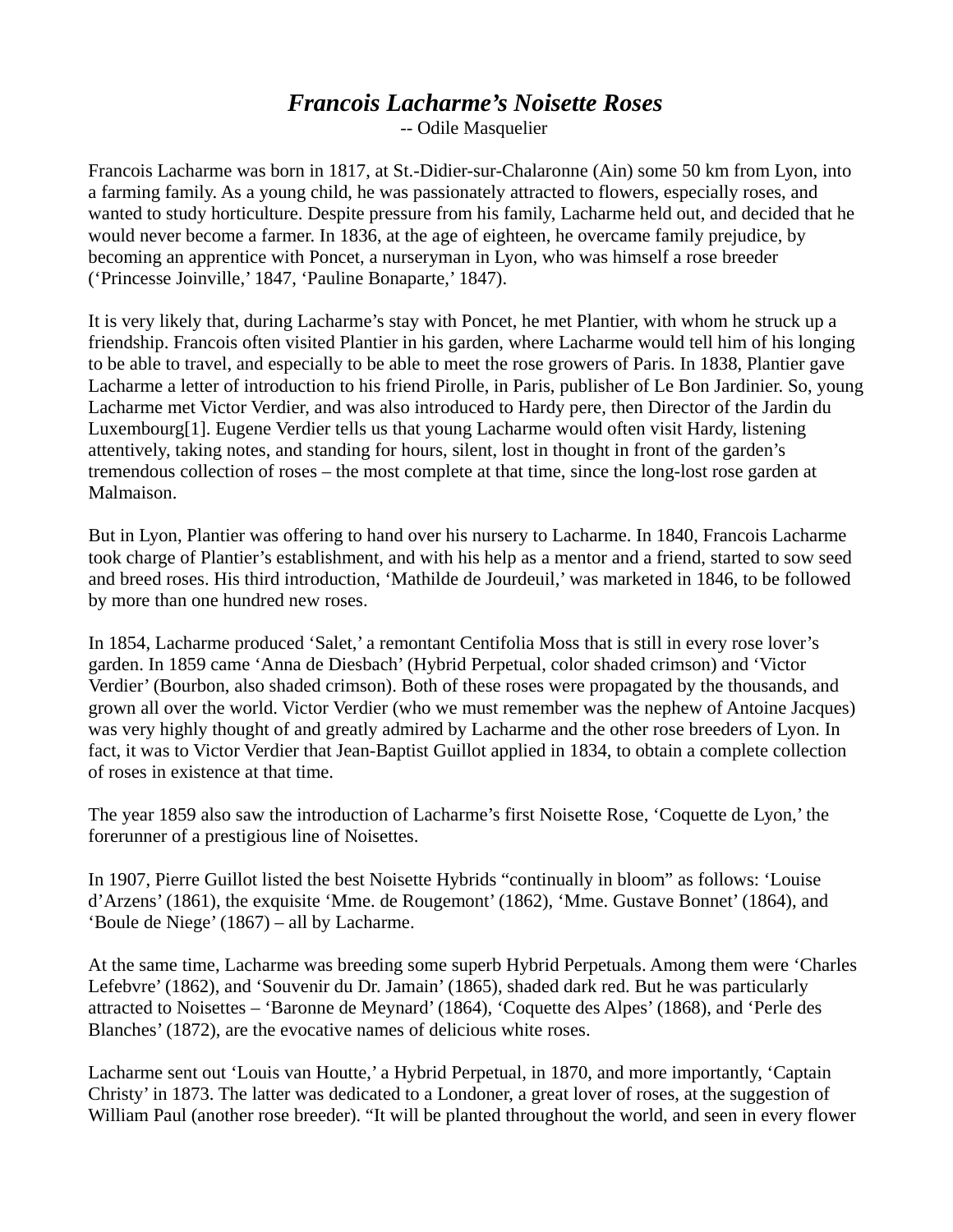market," wrote Eugene Verdier.

An extremely self-effacing man – a quality rare in the Lyon region – Lacharme saw no reason to perpetuate his own name by giving it to one of his roses. He was a workaholic, continually sowing his future roses, attending local meetings, and contributing regularly to "Le Journal des Roses," edited and published by Cochet and Bernardin.

Although very modest about himself, Francois Lacharme was by no means timid. He became embroiled in an outspoken and animated argument with Joseph Schwartz, a former apprentice, and successor to the establishment of Guillot pere. (Due to a family quarrel, the gifted son, Jean-Baptiste Guillot fils, had left to set up his own rose nursery elsewhere.) Schwartz was an ardent defender of propagation by budding on the roots of a briar seedling, while Lacharme recommended roses on their own roots. This argument was laid out in "Le Cultivateur de la Region Lyonnaise," and "Le Revue Horticole Belge."

When one reads English catalogs and magazines of the period (1878), it seems that Francois Lacharme was one of the favorite rose breeders of our friends across the channel. Shirley Hibberd, in an article in the "Gardener's Magazine," "Roses of the XIXth Century," mentions 1,478 "interesting" varieties, and cites Lacharme first with 9 roses selected, compared with 7 from Verdier, 3 from William Paul and Guillot fils, 5 from Levet, 3 from Granger, and 2 each from Pernet, Guillot pere, Laffay, and Fontaine.

This infatuation in Britain as regards Lacharme's roses may, perhaps, explain the reluctance to probe into a mistake in every English-language rose catalog, book, or magazine, as regards the correct classification of his rose, 'Boule de Niege.' Correctly, this should be a Noisette Rose. As regards the U.S.A., only Stephen F. Hamblin, in The American Rose Annual of 1930, when writing about these roses without prickles, lists the following as Noisette Hybrids: 'Mme. Plantier,' 'Boule de Niege,' and 'Coquette des Alpes.'

Everywhere else, 'Boule de Niege' is given, at best, as a Hybrid Perpetual, and generally as a Bourbon – as opposed to the French rose growers, who have always listed it as a Noisette in their catalogs. WHY?

'Boule de Niege,' says Peter Beales, derives from a seedling of 'Coquette des Blanches' (Lacharme, 1865) pollinated by 'Sapho' (Vibert, 1842). But what was 'Coquette des Blanches?'

[1] Luxembourg Gardens

---------------------------------------------------------------------------------------------------------------------------- In the February issue of the "Journal des Roses," 1885, p-Ph. Petit-Coq (Ph Cochet) clearly explains

the origin of 'Coquette des Blanches.'

## *'Coquette des Blanches'*

(Noisette Hybrid)

"According to a note given to us by Mons. Francois Lacharme, he says he found 'Coquette des Blanches' in 1860, as a seedling from a batch of seeds of the rose 'Blanche Laffitte,' pollinated by the continuous-flowering 'Sapho.' This new rose, bred by the great sower of rose seedlings in the Lyon region, is indeed what is rightly called a "Noisette Hybrid."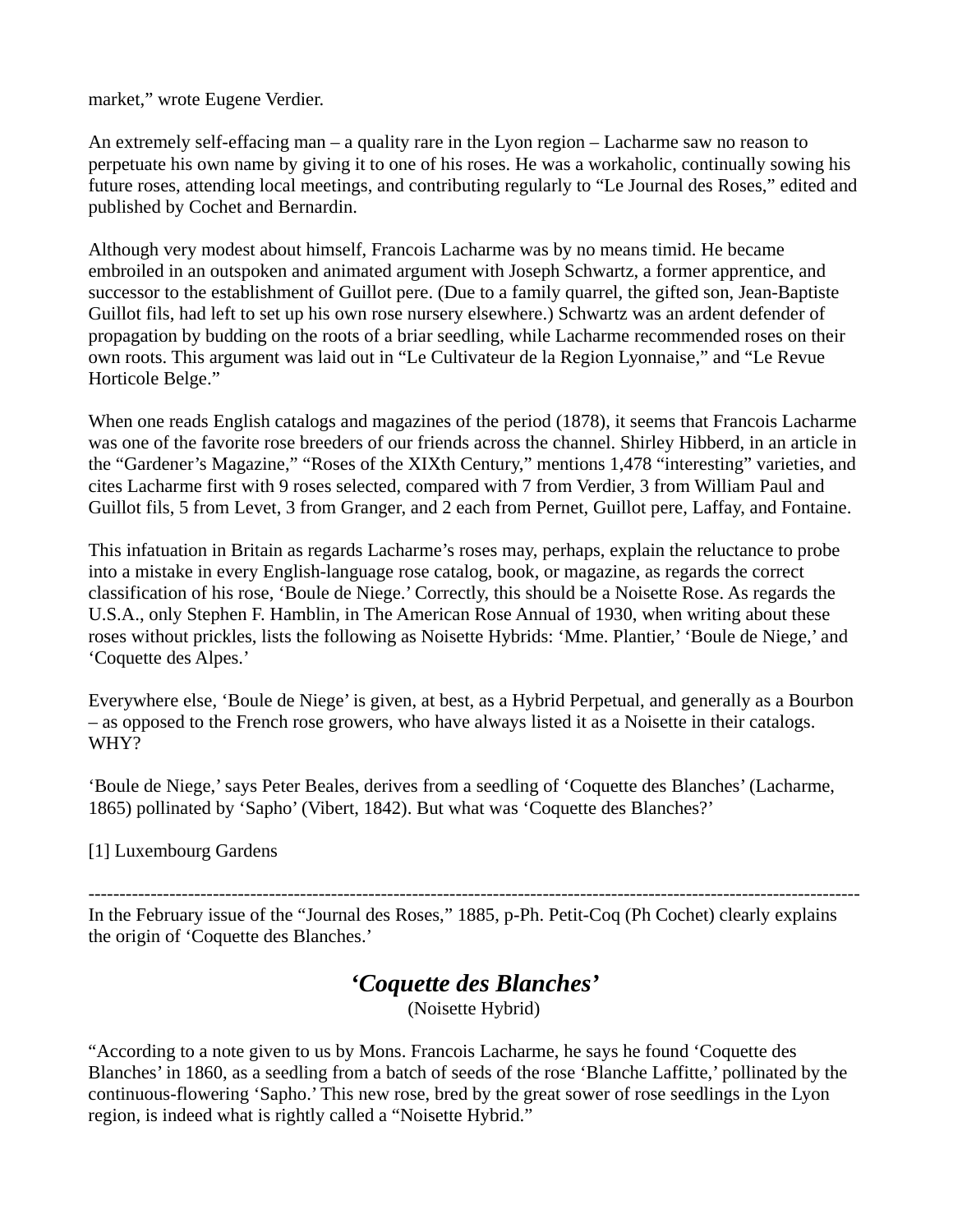'Blanche Laffitte,' which he (Lacharme) states is the seed parent, has medium-sized or small flowers, full, white, slightly tinged with blush; according to the classification given in well-known rose-breeders catalogs, it is a variety which is almost a semi-rambler of the Bourbon Rose family, marketed by Mr. Pradel in 1851.

'Sapho' comes from the famous Vibert rose nursery, which is now in the hands of Mr. Moreau Robert. It flowers in Corymbs, with medium-sized or nearly large flowers, which are double, white in color, and it forms part of the Portland Rose section, flowering continuously.

From what has been stated above, and admitting that the specific identity of the father and mother of 'Coquette des Blanches' is exactly as we have described it, the result would be that from a Bourbon rose, pollinated by a Portland Rose, would come a sort of mule of a third family – the Noisettes. We cannot admit this fact.

Mr. Francois Lacharme states in his notes that 'Coquette des Blanches' comes from the seeds of the Noisette Rose, 'Blanche Laffitte.' But given such important contradiction between eminent rose growers as regards the classification of this particular rose, we wished to form our own opinion by an examination of the actual plant itself, to determine its specific features.

Without hesitation, we can state that the characteristic features of this plant are sufficiently clear for us to see at first glance that it is an almost pure Noisette. Its status established, let us now examine its daughter, 'Coquette des Blanches.' This easily-grown and well-developed plant soon forms a strong bush, bearing fairly large, dazzling white, flowers on strong stems, perfectly set-off by the beautiful green foliage."

From the above, we might be reading the description of 'Boule de Neige,' worthy daughter of 'Coquette des Blanches,' marketed by Francois Lacharme in 1867 – a rose often seen in rose-lovers' gardens, which we hope will now be classified as a Noisette in all catalogs.

Lacharme, despite all the ferment of the buzzing city of Lyon, continued quietly and peacefully sowing his rose seedlings. His last varieties were introduced in 1886 and 1887, and in November 1887, he died, regretted by all his colleagues in Lyon, in Paris, and abroad.

A "Lacharme Committee" was spontaneously set up as a link between Paris and Lyon, to honor and keep alive the memory of a great rose grower, a great producer of Noisette Roses, and a great lover of roses.

This article was printed in "Potpourri of Roses," the Newsletter of the Huntington Rose Garden Volunteer Workshop Group, Sharon van Enoo, Ed. It was originally published in "Roses Anciennes en France," Vol. 6, April 2000, edited by Odile Masquelier. The article was graciously translated from French into English by Barbara Jellette Tchertoff.

Editorial Comment from Sharon van Enoo:

"There are three Lacharme roses at the Huntington, and all of them are located in Bed 1 (Old Roses Bed). Just as Mme. Masquelier states, the class designation is different in the U.S.A. 'Salet,' a repeating Moss from 1854, is medium pink (light pink in my garden) and is subject to problems with mildew, but it doesn't affect the beauty of the blooms. 'Boule de Neige' is listed as a Bourbon from 1867, and